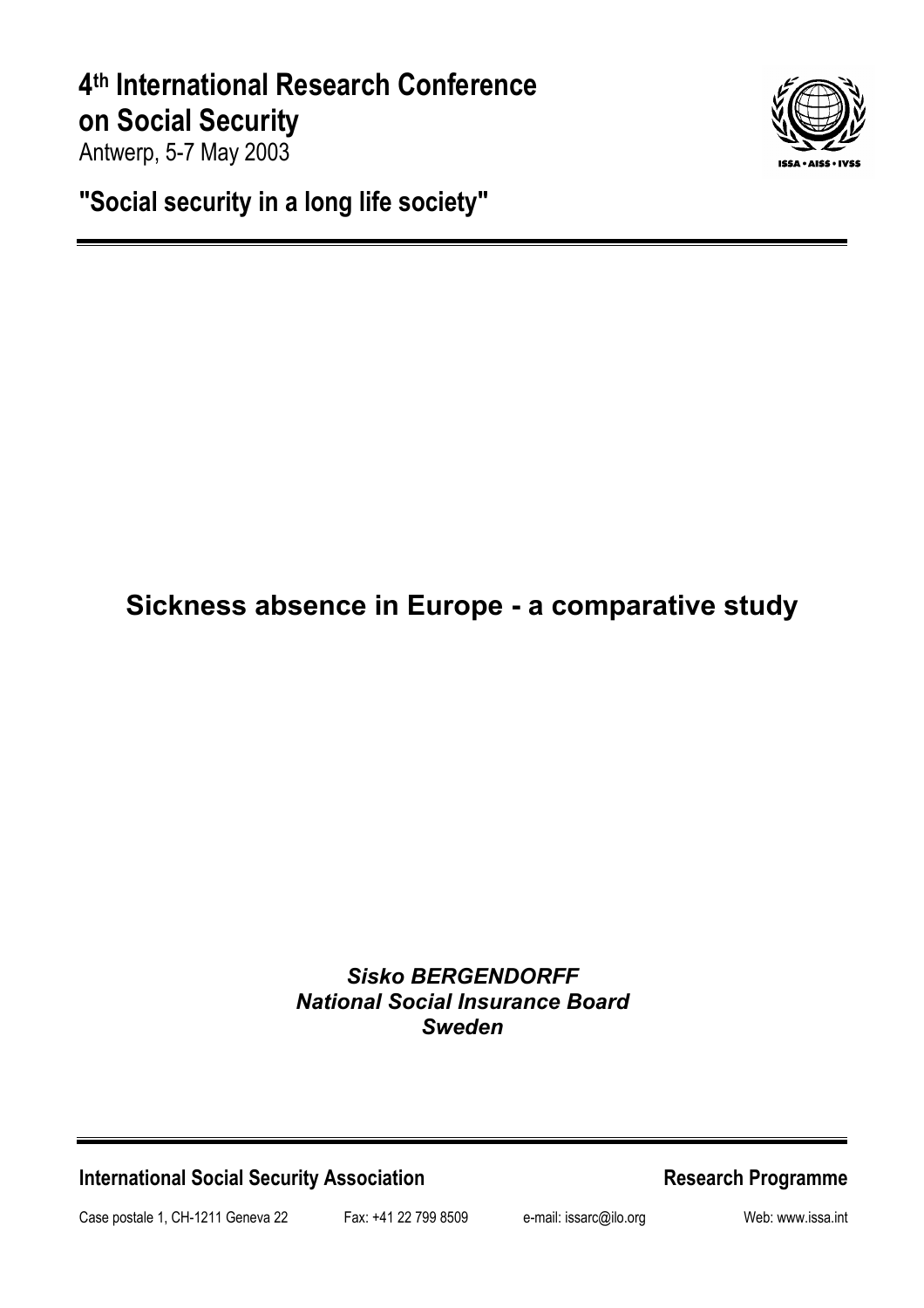

Sisko Bergendorff, +46 8 786 93 17 March 3, 2003 sisko.bergendorff@rfv.sfa.se

### **Sickness Absence in Europe – a Comparative Study**

By

Sisko Bergendorff, Senior Researcher

RIKSFÖRSÄKRINGSVERKET The National Social Insurance Board **SWEDEN** 

#### **Summary**

Sickness absence of employees since the early 1980´s is compared across eight countries: Denmark, Finland, France, former West Germany, the Netherlands, Norway, Sweden and the UK. Measured as absence during a whole reference week in Labour Force Surveys, sickness absence is considerably higher and fluctuates more in the Nethe rlands, Sweden and Norway than in the other countries. Women are more prone to be absent than men in all countries except Germany. Sickness absence of elderly employees is generally higher than that of younger ones. High employment rates of persons aged 60-64, in particular those of women, contribute to high rate of sickness absence in Sweden. High unemployment rates tend to decrease absence rates of employees aged 60-64 in the Netherlands and Sweden. Compared with other countries, the rules for Dutch and Swedish health insurance provide a ample opportunities for employees themselves to determine absence.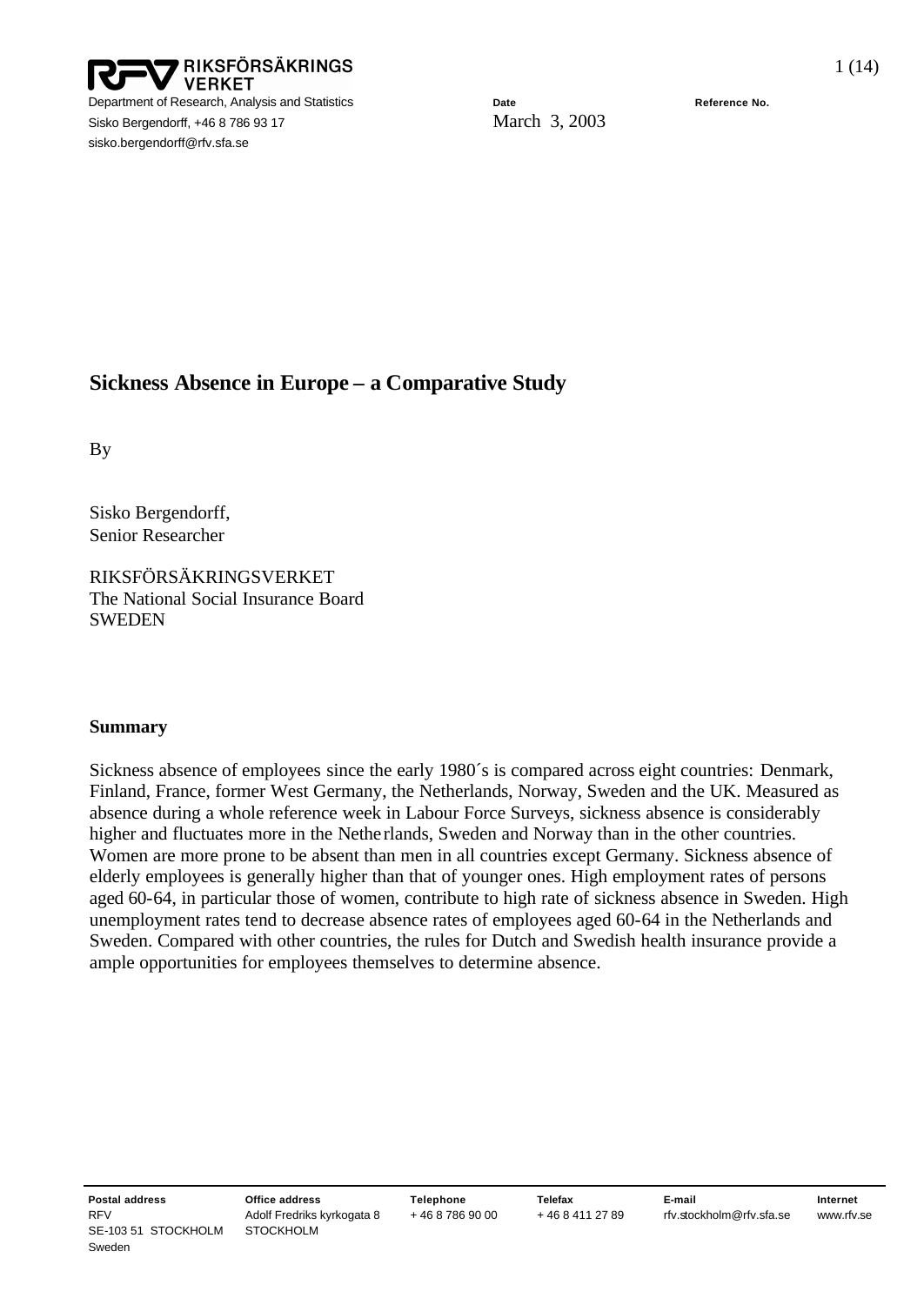

#### **Introduction**

Sickness absence from work has increased rapidly in Sweden in recent years. The portion of persons who have been absent from work due to illness or injury more than 30 days has doubled in five years. At the same time the sickness benefit payments from the public health insurance have increased by 170 % in fixed prices causing a serious problem for the insurance scheme.

The question asked in this study is, is the level and development over time of sickness absence similar to that in other European countries or is Sweden unique? Surprisingly, there are no large-scale long-term international comparisons of sickness absence in the literature. The reason for this is probably that data on benefit payments from public health insurance schemes are not well suited for comparisons. National data on benefit payments depend on specific characteristics of the schemes and can therefore not be comparable across countries.

Instead of trying to work with national social insurance data, this study uses data from the labour market surveys of European countries**.** It examines the influence of demographic and labour market variables on the sickness absence **of employees** aged 20-64 in Denmark, Finland, France, former West-Germany<sup>1</sup>, the Netherlands, Norway, Sweden and the UK during 1983-2001. This study summarizes the results of the study, which to date is only available in Swedish (Bergendorff et al. 2002, Nyman et al. 2002).

#### **The Data Method of Analysis**

The study is based on data from the national Labour Force Surveys (LFS) collected by EUROSTAT, supplemented with data collected directly from Norway for 1989-1994, Finland for 1984-1994 and Sweden for 1987-1994.

Labour Force Survey data are well suited for cross-country comparisons. Since the same measurement technique is employed in the survey in all countries, the data are comparable across countries, regardless of whether days of absence with sickness are compensated by employers, as during the first two weeks in Sweden and during the first year in the Netherlands, or by public insurance schemes.

In Labour Force Surveys sickness absence is measured by asking survey respondents whether they had a job but were absent from work during the whole reference week due to own illness, injury or temporary disability<sup>3</sup>. Therefore, these data give no information on sickness absence shorter than

l

All causes are called sickness in this paper.

 $\frac{1}{3}$  Referred to as Germany in this paper.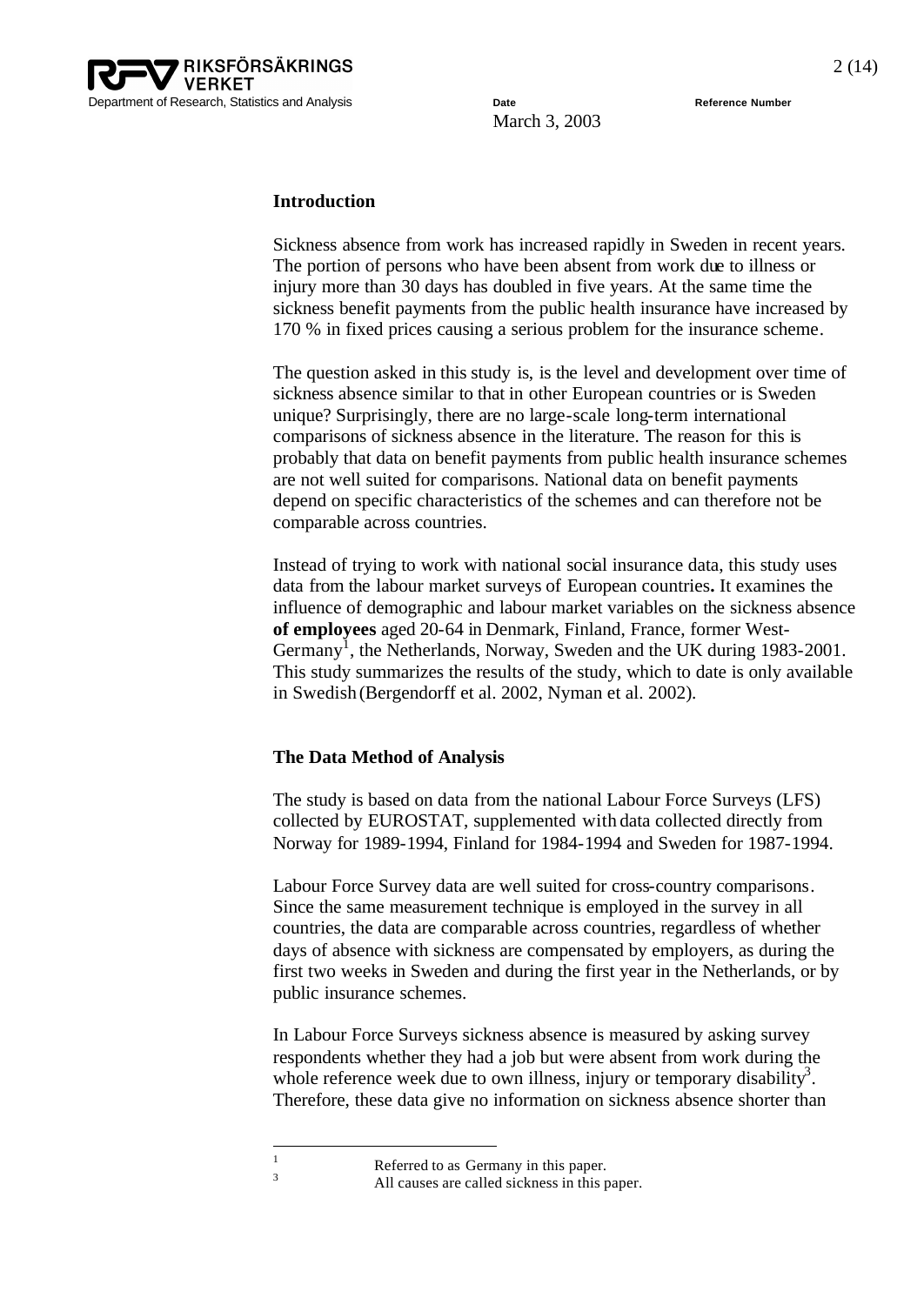

one week or on the duration of sickness absence beyond the reference week (EUROSTAT 1998).

#### **Summary of the Results**

#### *The general picture*

Since the 1980's, sickness absence of employees aged 20-64 has been considerably higher in Sweden (SE), Norway (NO) and the Netherlands (NL) than in Finland (FI), Denmark (DK), France (FR),Germany (DE) and the United Kingdom (UK).

#### **Figure 1 Sickness Absence, One Week or More, of Employees Aged 20-64, 1983-2001**



In Norway the sickness absence of employees fluctuates from 2.5 to 4.3 %, in Sweden from 2.5 to 5.7 %, and in the Netherlands from 3.0 to 5.3  $\frac{1}{2}$ <sup>4</sup>. The variation over time is much more pronounced in these three countries than in the other countries. In Denmark, Finland, France, Germany and the UK less than 2.5 % of employees were absent from work due to sickness throughout the entire period. Germany has the lowest sickness rate, less than 1.5 % since 1991. Furthermore, computation of the average sickness absence rate for the 12 countries that have been EU member countries<sup>5</sup> since 1983 has been less than 2 %. Sweden is, thus, almost unique in having such a high rate of sickness. Only the Netherlands and Norway exhibit similar trends.

It is also apparent that sickness absence increased rapidly in Sweden, Norway, and the Netherlands in the late 1990's. However, the absence rates are still

 $\frac{1}{4}$ 

Figures are not age standardized.

<sup>5</sup> Belgium, Denmark, France, (former West-) Germany, Greece, Ireland, Italy, Luxembourg, the Netherlands, Portugal, Spain and the UK.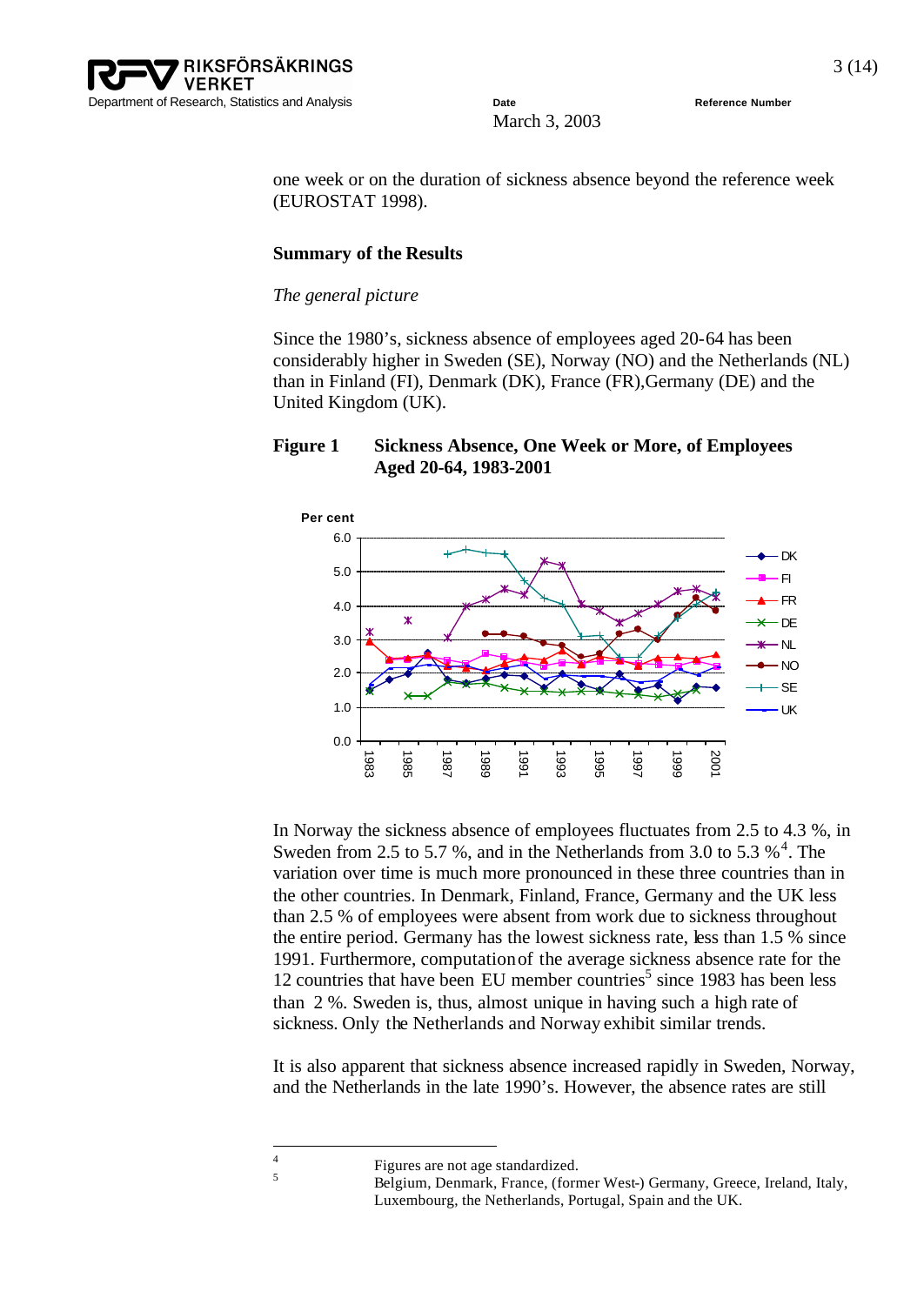below those of the late 1980´s in Sweden and of the early 1990´s in the Netherlands. There is no evident trend in any of the other five countries.

#### *Age, gender and sickness absence*

In all the countries examined, older employees have higher sickness rates than younger ones (Table 1). Certain patterns appear. For example employees aged 60-64 have particularly high rates in Norway and Sweden. In the Netherlands those aged 60-64 have, remarkably, considerably lower sickness absence rates than employees aged 50-59.

| Country            | Age       |           |           |           |           |       |  |  |  |
|--------------------|-----------|-----------|-----------|-----------|-----------|-------|--|--|--|
|                    | $20 - 29$ | $30 - 39$ | $40 - 49$ | $50 - 59$ | $60 - 64$ | Total |  |  |  |
|                    | $\%$      | $\%$      | $\%$      | $\%$      | $\%$      | $\%$  |  |  |  |
| Finland            | 1.3       | 1.8       | 2.5       | 4.4       | 5.3       | 2.3   |  |  |  |
| France             | 1.8       | 2.1       | 2.5       | 3.9       | 4.0       | 2.4   |  |  |  |
| Denmark            | 1.5       | 1.6       | 1.7       | 2.3       | 2.7       | 1.7   |  |  |  |
| Germany            | 0.9       | 1.1       | 1.4       | 2.7       | 3.2       | 1.4   |  |  |  |
| <b>Netherlands</b> | 3.2       | 3.9       | 4.5       | 5.9       | 4.9       | 4.1   |  |  |  |
| Norway*            | 2.4       | 2.7       | 3.1       | 4.3       | 7.2       | 3.2   |  |  |  |
| Sweden**           | 2.5       | 3.1       | 3.9       | 4.4       | 9.1       | 4.2   |  |  |  |
| <b>UK</b>          | 1.8       | 2.1       | 2.5       | 3.9       | 4.0       | 2.0   |  |  |  |
| Total              | 1.5       | 1.8       | 2.2       | 3.3       | 4.1       | 2.1   |  |  |  |

#### **Table 1 Sickness Absence of Employees (%) by Age Group, Average 1983-2001**

\* Beginning in 1989

\*\* Beginning in 1987

Female employees have higher sickness absence rates than male employees in all countries except Germany. Differences between women and men are particularly large in Denmark, Norway and Sweden (Figure 2).

#### **Figure 2 Sickness Absence, Ratio of Employed Women to Employed Men, Ages 20-64, Average 1983-2001**

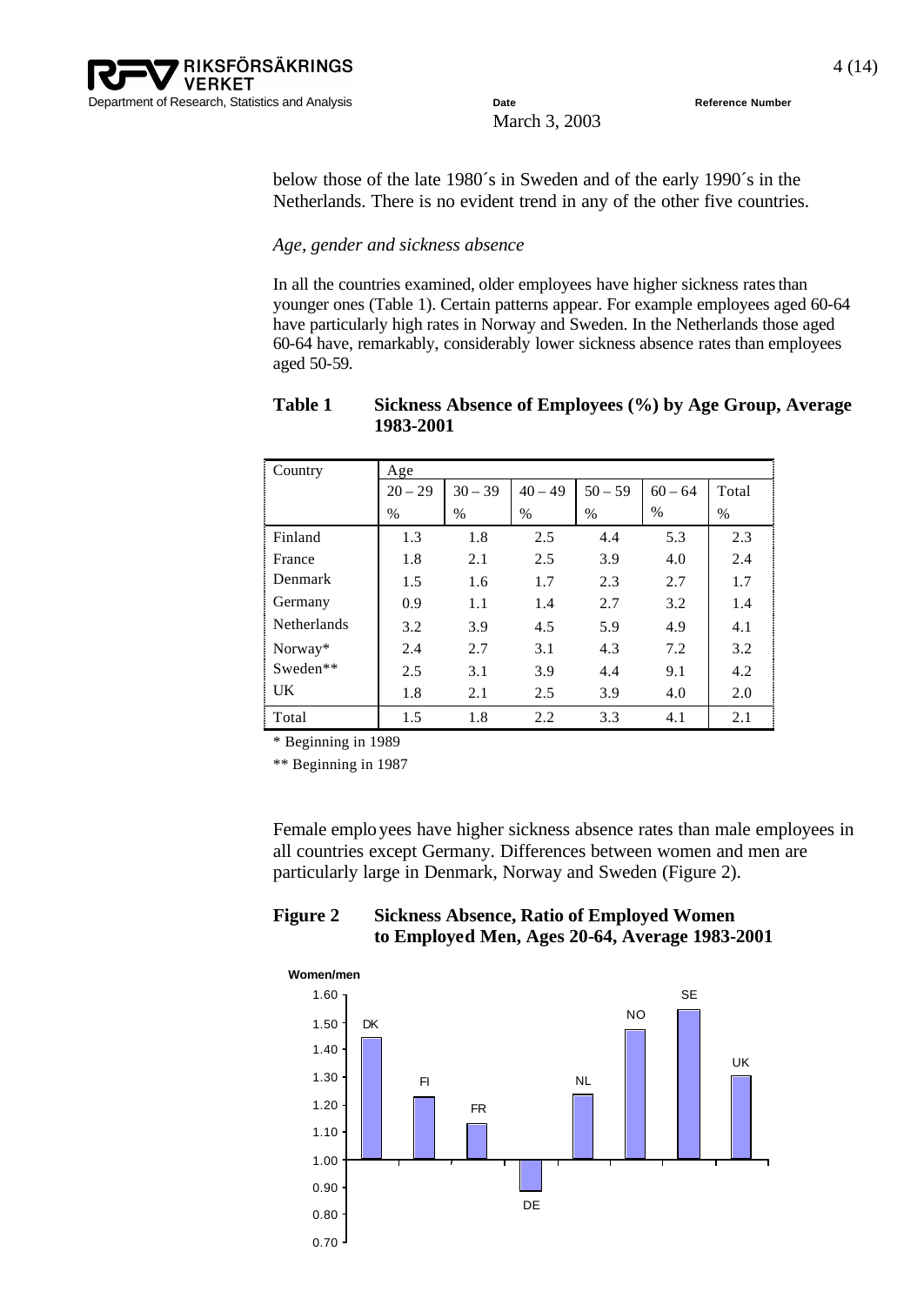#### *Employment and sickness absence*

Sickness absence rates are correlated not only with age and gender but also with employment rates. In countries where employment rates of persons aged 60-64 are high, as in Norway and Sweden, sickness absence rates tend to be high as well. Similarly, countries where the employment rate of women, in particular those of elderly women, is high also tend to have high sickness absence rates.

Employment rates of older women have been high in Norway and Sweden for over two decades. In the meantime, a considerable increase in the employment rates of women aged 50-59 has occurred in particularly the Netherlands, Germany and France. Therefore, female employment rates in these age groups have converged, but despite this large differences still remain between the eight countries.

Table 3 shows the employment rates of men and women aged 20-64 in 2000.

| Country            | Women |       |           | Men   |       |           |
|--------------------|-------|-------|-----------|-------|-------|-----------|
|                    | 20-49 | 50-59 | $60 - 64$ | 20-49 | 50-59 | $60 - 64$ |
| Denmark            | 79    | 72    | 23        | 88    | 82    | 38        |
| Finland            | 74    | 72    | 20        | 83    | 71    | 26        |
| France             | 66    | 56    | 10        | 83    | 72    | 11        |
| Germany            | 70    | 55    | 14        | 87    | 76    | 29        |
| <b>Netherlands</b> | 74    | 48    | 11        | 92    | 79    | 26        |
| Norway             | 80    | 75    | 44        | 87    | 85    | 58        |
| Sweden             | 76    | 80    | 43        | 80    | 82    | 49        |
| UK                 | 72    | 64    | 25        | 87    | 77    | 47        |

**Table 3 Employment Rate (%) for Persons Aged 20-64, by Country, 2000**

In Norway and Sweden the employment rate of women aged 60-64 was as high as 43-44 % compared to 11 % in the Netherlands, 20 % in Finland and 23 % in Denmark in 2000.

For men there are similar, but less pronounced differences in employment rates. The employment rate of men 60-64 is higher than that of women in all countries, but generally speaking rates have been falling for men since at least the 1970´s. In Norway the employment rate for men in this age group was 58 % and in Sweden 49 %, compared to 26 %, for example, in Finland and the Netherlands in 2000.

It is important to note that the employment rates of the older workers are influenced by overall unemployment, and by the eligibility criteria for disability and old-age pension in the various countries. Some countries, for example the Netherlands and Sweden, have at times used disability schemes to help trim down the labor force in times of high unemployment, and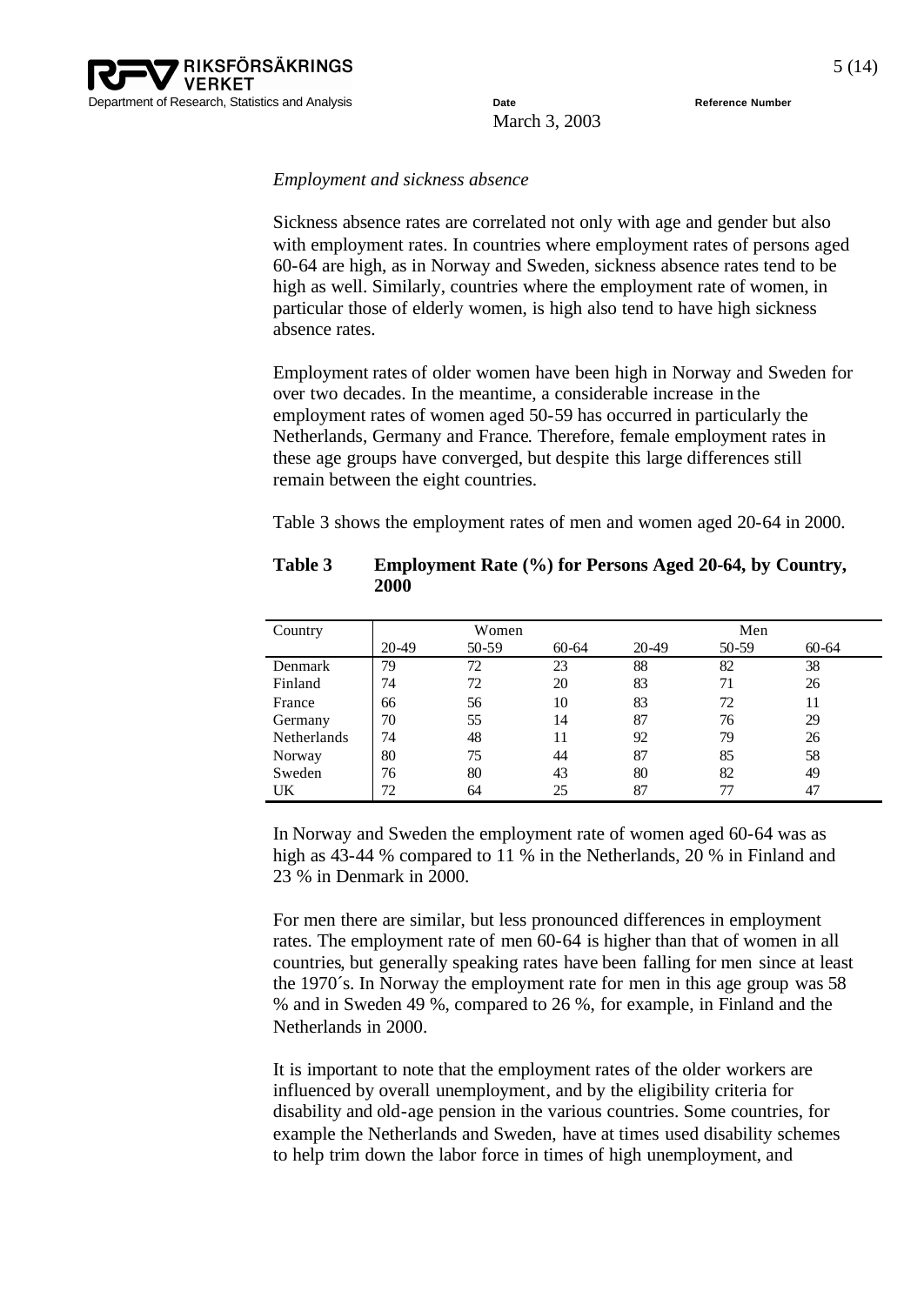

probably still do, although now without the direct support of legislation.<sup>6</sup> Other countries have used other means. For example both Denmark and Norway have a full-benefit pension age of 67, but there are far fewer older workers in Denmark.

Sickness absence rates are low in countries with lower full-benefit pension ages for old-age pensions than 65 years. Where this age is lower than 65 year -- 60 years in France and until recently 63 years in Germany, for example - relatively few persons remain at work after age  $60^7$ .

Those who continue to work after reaching the full-benefit pension age in these countries are probably not typical of the population as a whole at that age. First, they probably constitute a group of healthy people. They are certainly healthy in the sense that they have not already exited through disability prior to age 60. This "healthy worker effect" probably also explains why persons in the age group 60-64 in the Netherlands have lower sickness absence rates than those aged 50-59 (Table 1).

A hypothesis is that sickness absence rates are low in countries where early exits from the labour market through disability pensions are particularly frequent. Data available for Denmark, Finland, the Netherlands, Norway and Sweden indicate, on the contrary, that disability pensions in recent years have been most frequent in Norway, Sweden and the Netherlands where sickness absence is high as well. As regards the Netherlands, Norway and Sweden, also partial disability pensions are available. Therefore, sickness benefits and partial disability pensions may be payable simultaneously.

A recent international study of eleven OECD countries edited by Gruber and Wise (1999) presents data that suggest that there is a clear connection between what they call tax force, the implicit tax on continuing to work given that one may qualify for a benefit or benefits, and labour market participation of persons over 54 years of age. Of the eleven countries examined in the study, four stand out particularly: Belgium, France, Italy and the Netherlands. In all of these countries, the tax-benefit incentive to retire early is strong. People leave the labour force earlier on average in these countries than in countries where the incentive is lower. Generally speaking, even the taxbenefit systems in Germany and the UK were more conducive to early retirement than the Swedish system, according to this study.<sup>8</sup>

Note, however, that persons aged 60-64 constitute a relatively small portion of total employees aged 20-64. In fact, high sickness absence rates in Norway

 $\frac{1}{6}$ See, for example, Aarts and de Jong 1996 and Wadensjö and Palmer 1996 7 The full-benefit pension age of men and women is 67 years in Denmark and Norway, 65 years in the Netherlands, Sweden and Finland, 60 years in France, 65 years (63 years until recently) in Germany and 60 years for women and 65 years for men in the UK (Social Security Administration 1999, 2002). 8

The other Scandinavian countries were not in the study.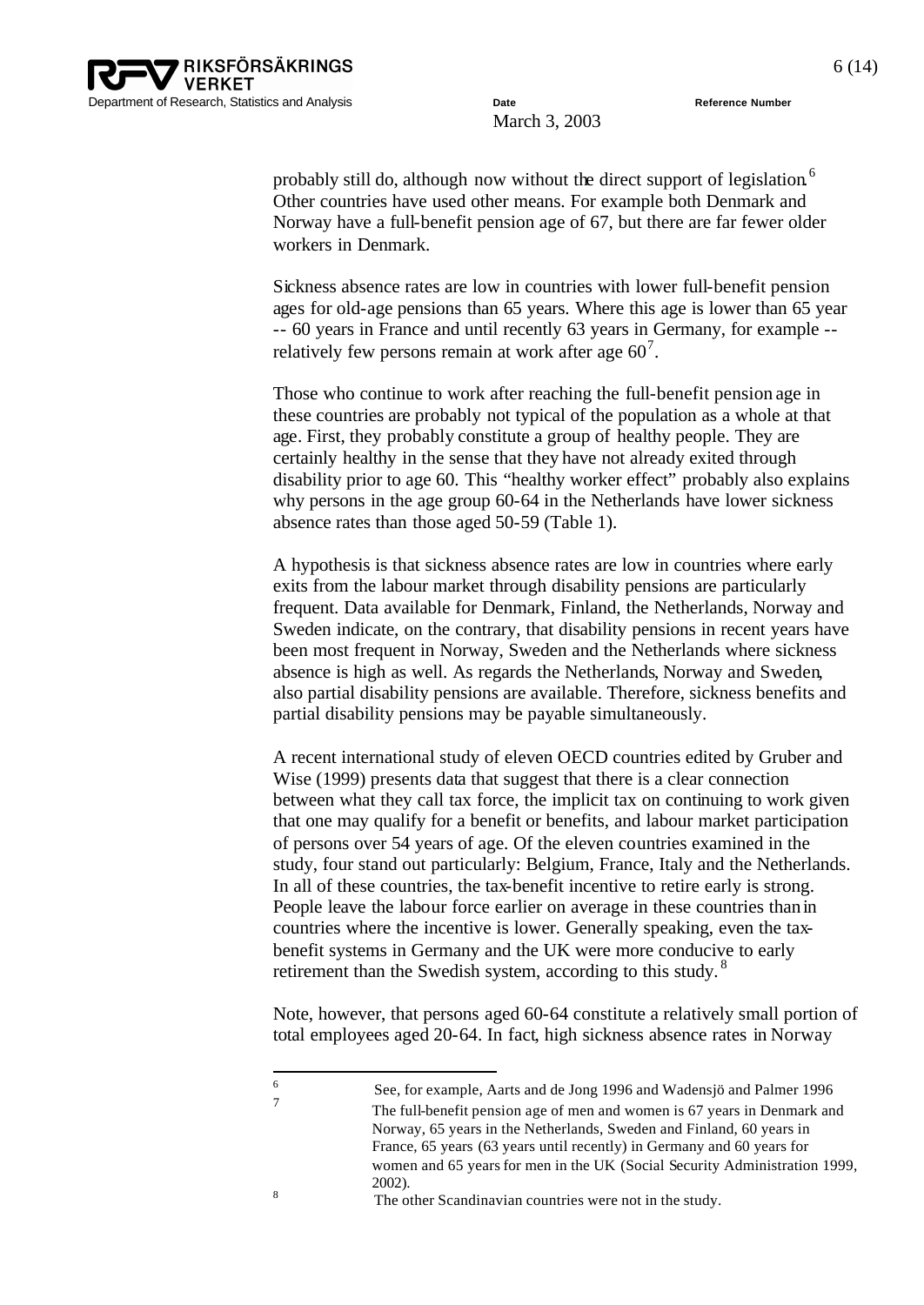

and Sweden are more determined by high sickness absence of the numerous employees aged 20-49, not by high rates of those aged 60-64 or those aged 50-59 (Table 1).

The results of multivariate regression analyses indicate that for persons aged 60-64 employment rates are positively correlated with sickness absence rates in Sweden only<sup>9</sup>. The high rate of sickness absence in Sweden is attributable to the country's high employment rate for women aged 60-64, but also to that of older men. As seen in Table 1, high sickness absence rates in the Netherlands are, on the contrary, caused by high rates of employees aged 20-59.

The correlation of sickness absence rates and employment rates of those aged 60-64 may well appear in countries such as Sweden and Norway, where the employment rate of older workers is very high. In these countries it is less likely that older workers will exit the labour force during good economic times, since they are more needed, and more likely that they will exit during poorer economic times, because employers will attempt to retain younger workers. In the next section this will be discussed in greater depth.

#### *Unemployment and sickness absence*

In Sweden, Norway and the Netherlands, the correlation of sickness absence and unemployment follows a clear pattern over time. In periods of high unemployment, sickness absence is low, and vice versa. While a similar pattern is slightly discernible in the other countries, it is less clear and is found only during certain portions of the period (Figure 3). In Figure 3 unemployment rates and sickness absence rates for Denmark are presented as an example of a country where this pattern is not very clear.

<sup>9</sup> Norway and Finland were not included in the regression analyses due to lack of data. The similarity of employment rates of Norway and Sweden suggests, however, that these results may be valid for Norway as well.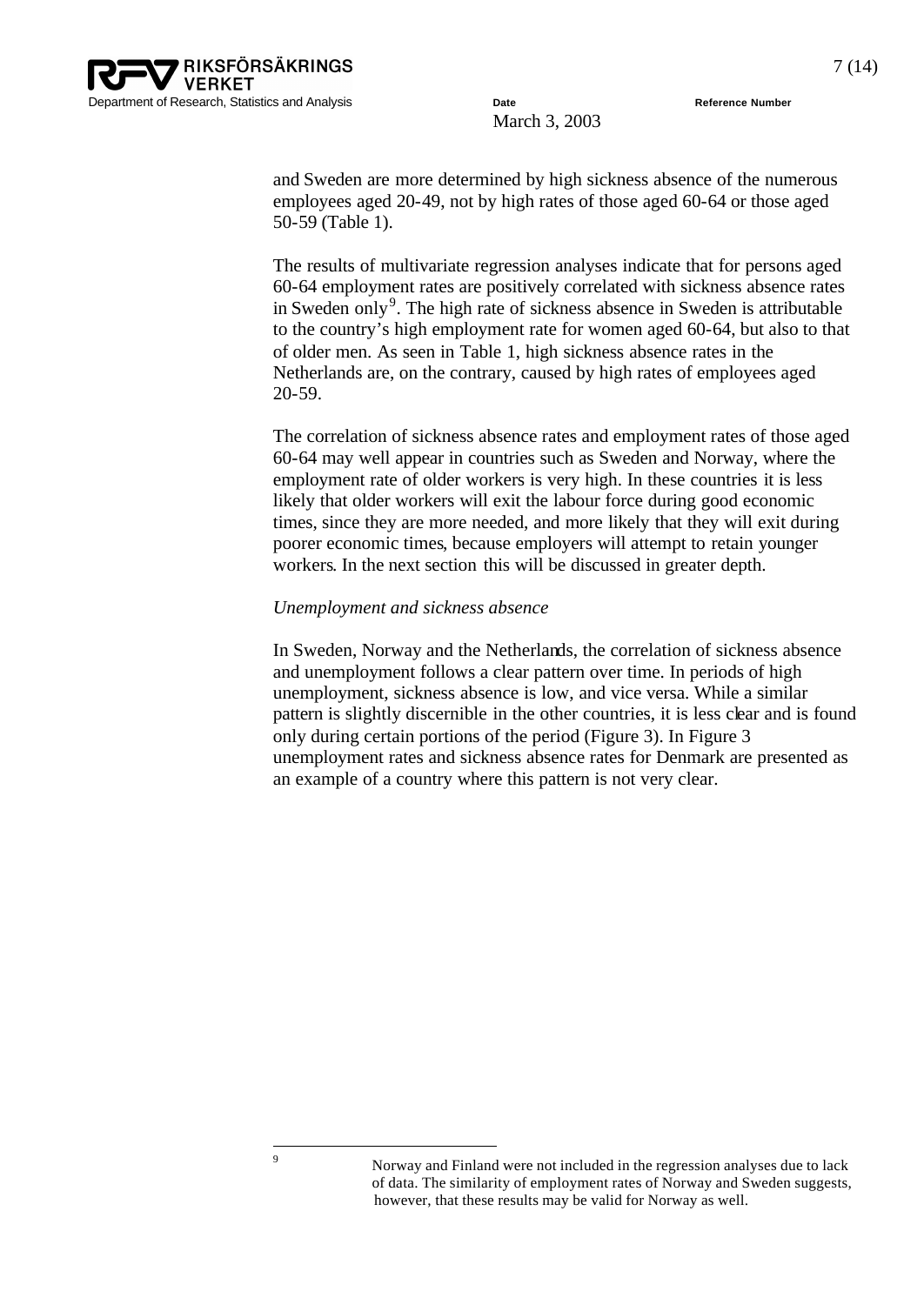**VERKET** Department of Research, Statistics and Analysis **Date Date Reference Number Reference Number** 

RIKSFÖRSÄKRINGS

March 3, 2003



#### Figure 3 Sickness Absence of Employees and Unemployment (%), **Ages 20-64, 1983-2001<sup>10</sup>**

Unemployment  $\rightarrow$  Sickness absence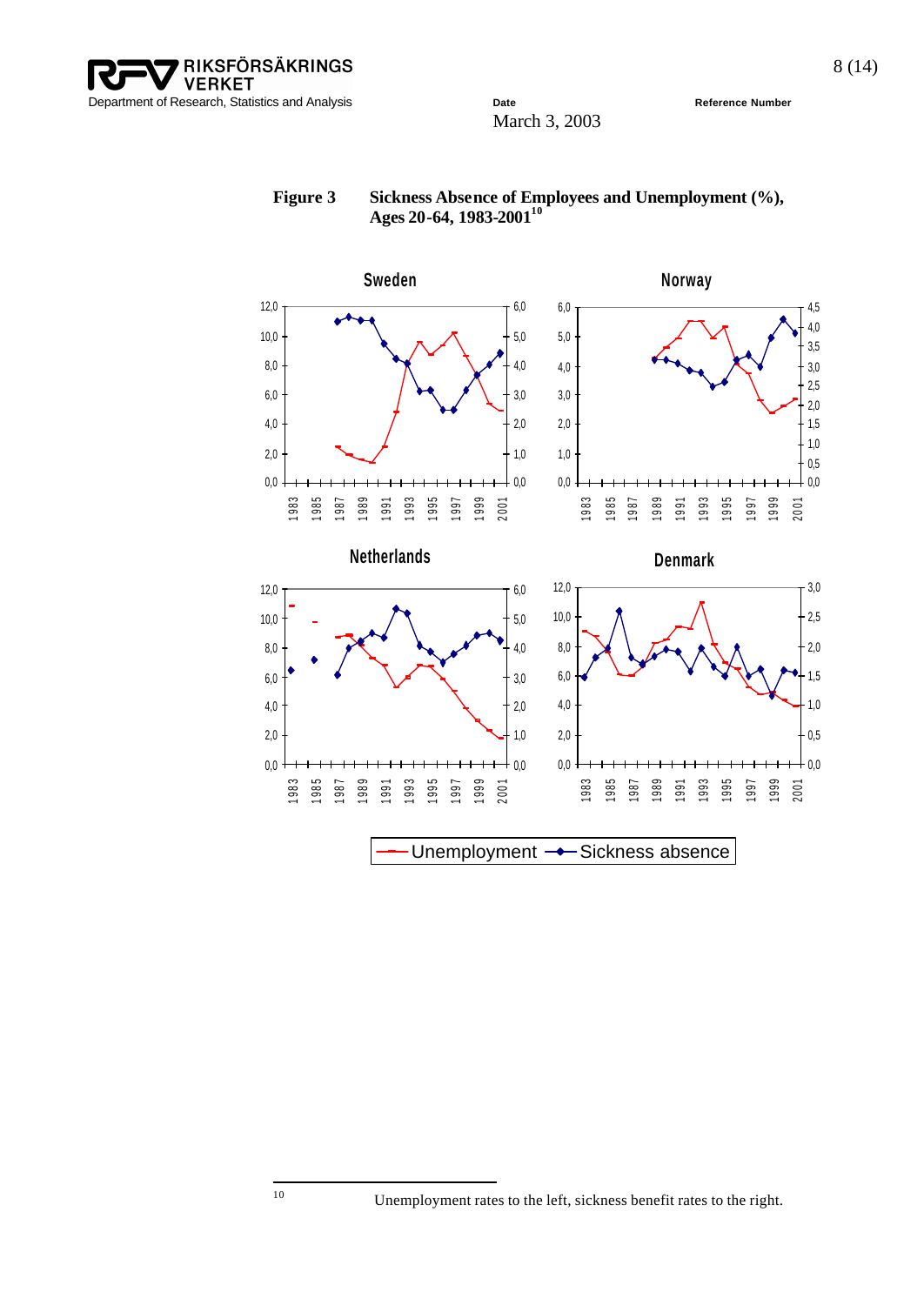

The results of regression analyses show that increases(decreases) in the unemployment rate reduce (increase) sickness absence only in the Netherlands and Sweden and only among employees aged 60-64<sup>11</sup>. There are two hypotheses discussed in the literature that purport to explain this phenomenon – the discipline hypothesis and the selection hypothesis. The discipline hypothesis maintains that the tendency to report sick is lower in a recession than during an economic boom because people are more afraid to lose their jobs in a recession.

The selection hypothesis says that employees with a poorer health status are more likely to find employment during good times, and are more likely to be without employment in bad times. With regard to older workers, this means that companies will find ways to lay off older workers in a recession. Unemployment is one alternative, exit through severance pay or occupational old-age pension agreements and public disability schemes are others. As the economy improves unemployed older workers may find their way back into employment. In addition, in good times persons who are marginally older workers are more welcome to stay as they continue to age. It is likely that both of these two mechanisms operate in parallel with the changing state of the economy.

#### *Other factors influencing differences of sickness absence between countries*

Data available in Labour Force Surveys for analyses of sickness absence across countries are limited. Therefore, in this section some other possible causes of differences among countries are discussed.

#### Health status

Health status is an important predictor of working capacity and sickness absence. No epidemiological indicators of health status that were available, such as life expectancy at birth, life expectancy at age 65, obesity, smoking or consumption of alcohol indicate such large differences across countries that they could account for differences in sickness absence. By contrast, health status seems to be relatively good in the countries with high sickness absence.

#### Working conditions

Differences in working conditions may cause differences in sickness absence. From the following studies it is evident, however, that there are no clear correlations between reported working conditions and sickness absence across countries.

<sup>|&</sup>lt;br>|<br>| 1

Norway and Finland were not included in the regression analyses due to lack of data. The similarity of employment rates of Norway and Sweden suggests, however, that these results may be valid for Norway as well.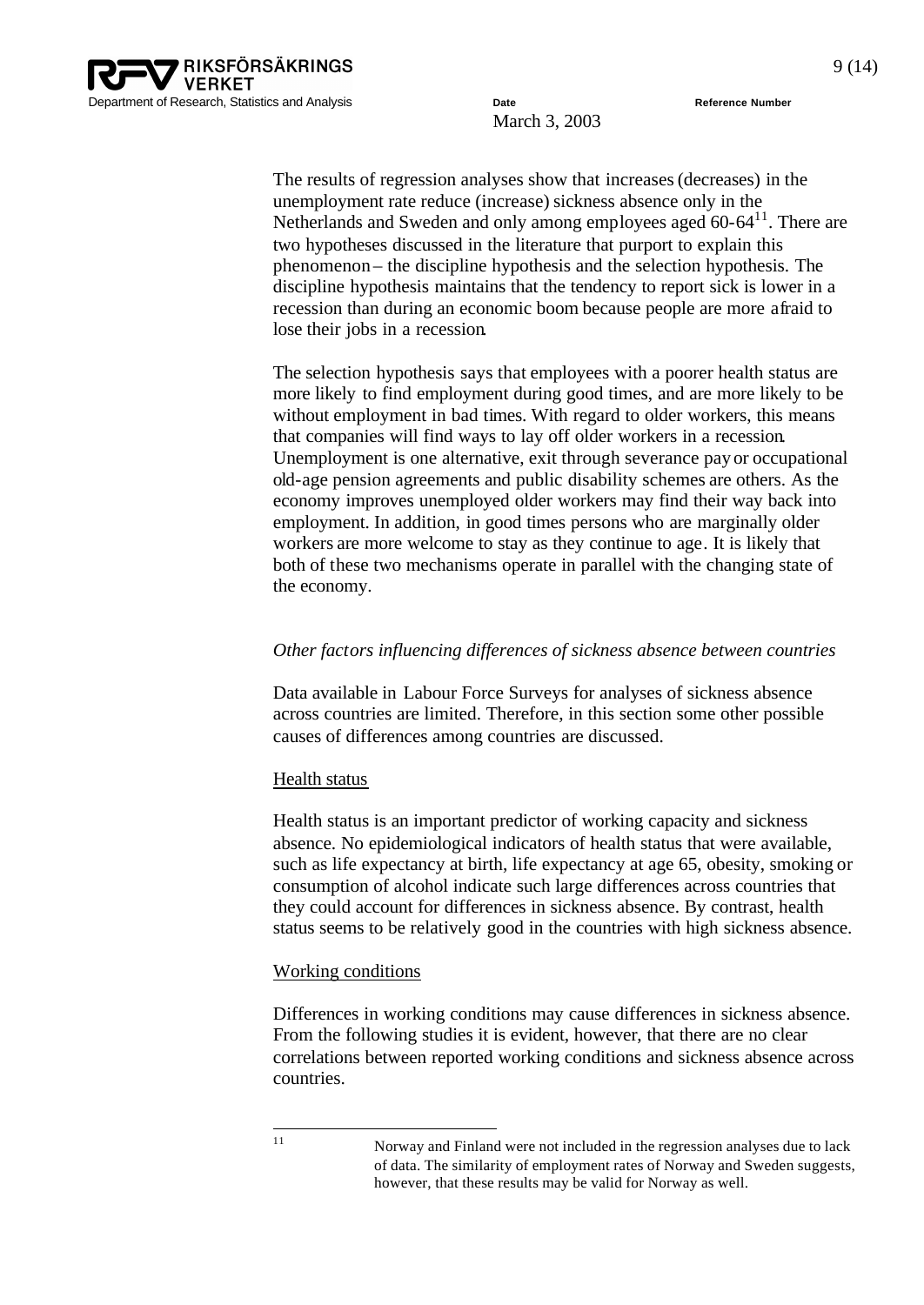

The second survey of the European Foundation for the Improvement of Living and Working Conditions conducted in 1995/1996 indicate that many workers are subjected to repetitive work for example in Finland, France, Sweden and the Netherlands. On the other hand, painful and exhausting working postures as well as heavy loads are common in France but uncommon in the other seven countries (Paoli 1997, Ilmarinen 1999). The third survey conducted in 2000 indicates that more workers in Finland, Sweden and France report stress at work than in the other countries. Furthermore, more workers in Finland, Sweden, and the Netherlands report working continuously at high speed than in other countries (Paoli and Merllié 2001). Finland and France have low rates of sickness absence, however, whereas Sweden and the Netherlands have high rates of sickness absence.

#### Public Insurance Coverage of Sickness Absence

Public insurance coverage for sickness absence are based on different social security models that were adopted in the eight countries decades ago. Even if the basic models are similar in some countries, there are still considerable variations across countries. The main branches of the social security system of the country, such as the old-age pension system and benefits associated with family policy, have substantial influence in determining who participates in the labour force, and, hence, in the composition of the labour force in various countries. In turn, the structure of the labour force has an impact on sickness absence.

Eligibility criteria for benefits from the insurance scheme determine who is entitled to compensation for income lost during sickness absence. Incentives included in health insurance schemes, such as number of waiting days, compensation rates and the rules regarding the requirement of a medical certificate influence the propensity of people to utilize the scheme.

Within the scope of this study, it has not been possible to analyze the effect of the scheme regulations. The information available, however, suggest that the provisions governing these public insurance schemes are presently the most generous in the Netherlands, Norway, and Sweden and the least generous in the UK and France. The compensation rate is 100  $\%$  in Norway<sup>12</sup> and also in the Netherlands, where collective bargaining agreements stipulate that sick pay and benefits shall provide full compensation for lost wages. In Sweden 80  $%$  of lost wages are compensated by the health insurance<sup>13</sup>, and collective bargaining agreements provide an additional 10 % during three months.

In all public insurance administrations there is some form of control to ensure that those applying for benefits belong to the correct target group. In Finland a medical certificate is required on the first day of sickness absence and in Germany on the third day. In Sweden, on the other hand, and to an even

 $12$  $\frac{12}{13}$  Up to a ceiling.

Up to a ceiling. However, for a large part of employees, earnings above the ceiling are covered by collective agreements.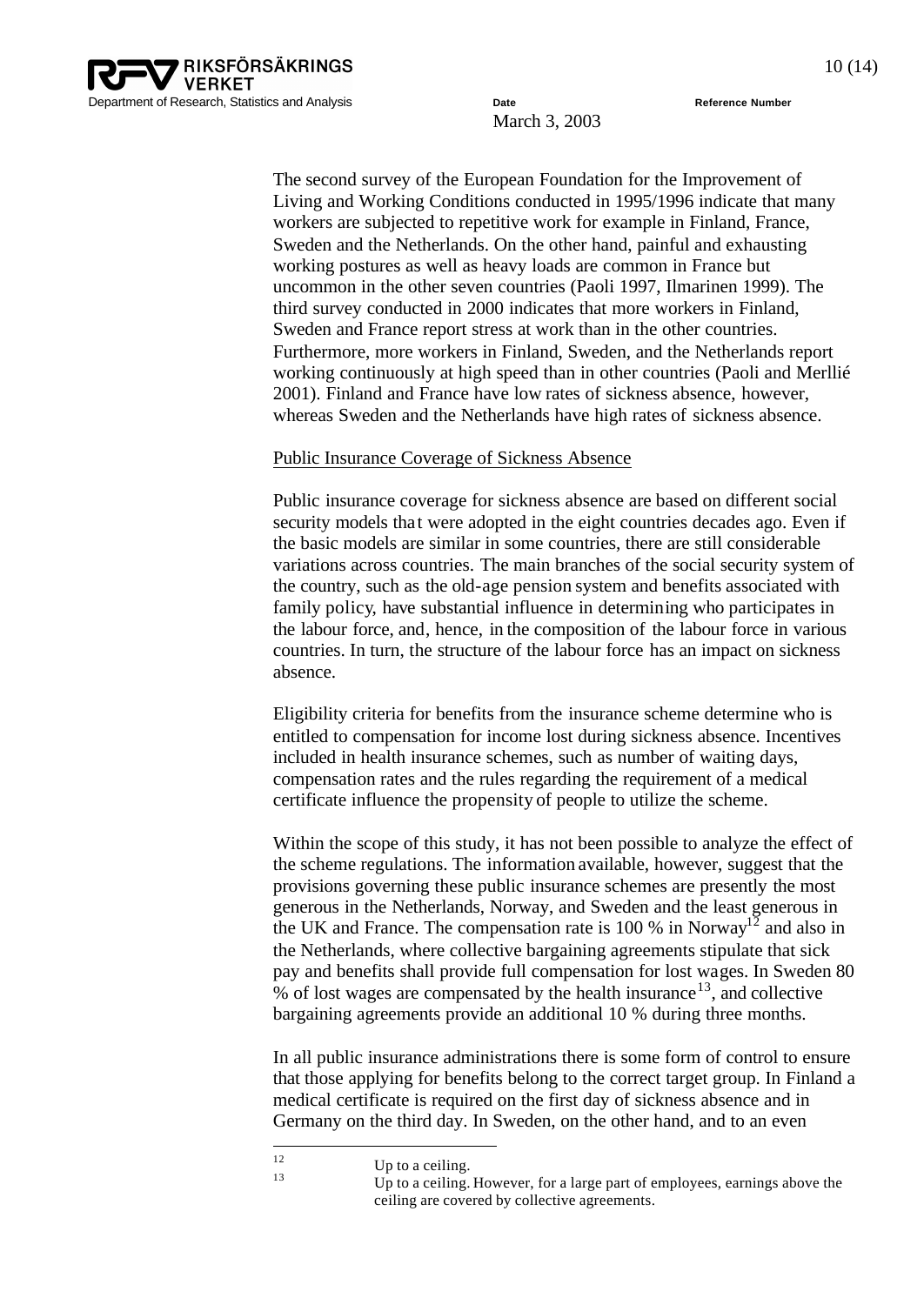higher degree in the Netherlands, medical certificates are required only at a later stage of a sickness spell. Therefore, individuals have a considerable influence on the decision to grant themselves sick leave in these countries.

In countries with long-term sickness benefit periods, in particular in the Netherlands where wage compensation nowadays is paid by employers during 365 days, the social insurance administration becomes involved at a late stage. In Germany, on the other hand, the health insurance administration monitors the sickness absence at workplaces and advices employers on health promotion measures, if necessary. In France the health insurance administration exercises detailed control of persons on sick leave by visiting them at their homes, and of physicians by reducing compensation to those who certify too many patients as incapacitated to work.

There are other differences between countries as well. In Germany, for example, coverage of sickness absence is financed by the public health insurance, which also includes health care services. The insurance administration can therefore influence the provision of health care services for those in need and when feasible, decrease sickness benefit payments by providing services without unnecessary delays. In Germany and also in Finland health promotion measures are implemented by the health insurance administration to decrease sickness absence.

These few examples suggest that the health insurance scheme as well as the manner in which the insurance administration implements the insurance scheme may have a significant impact on the extent of sickness absence.

#### **Conclusions**

The results show remarkably high sickness absence in Norway, Sweden and the Netherlands. Sickness absence of older workers increases during economic booms and decreases during recessions in the Netherlands and Sweden whereas in Norway and Sweden sickness absence is positively correlated with high employment rates of elderly persons. The costs of the sickness absence tend to be high in these countries. On the other hand, in Norway and Sweden, many men and women 60 and older participate in the labour force, produce goods and services and pay taxes. As far as Sweden is concerned, the costs of sickness absence is at least to some extent a price paid for the traditional Swedish labour market policy. This policy emphasizes the importance of participation for both genders and older workers.

This study is based only on aggregate data, not individual data. Furthermore, the data series cover only a limited number of variables. Longitudinal individual data would have been preferable for identifying the determinants of sickness absence. Analyses of individual data could explain if and why people change their sickness absence behavior. Such analyses could also identify the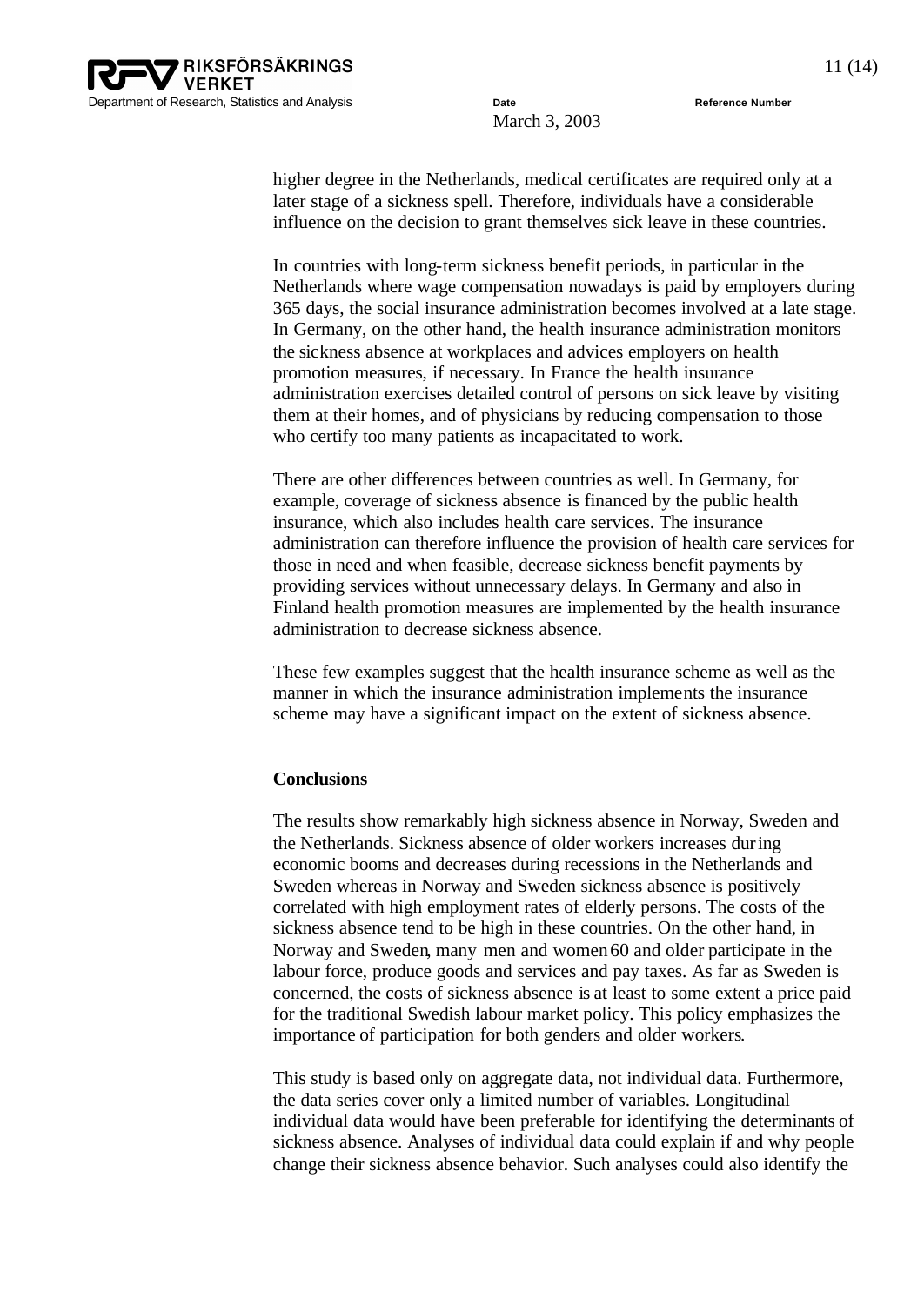incentives in the public health insurance schemes that may influence sickness absence.

Researchers studying sickness absence in a cross-country perspective face many difficulties. Not only regulations governing sickness benefits differ between countries. Social insurance schemes are characterized by a reciprocity that may differ between countries as well. Those who are on unemployment benefits or permanent disability benefits in one country may, ceteris paribus, be on sickness benefits in another country. Nevertheless, it is important to encourage efforts to develop common and comparable indicators of sickness absence for the EU countries. These indicators should reflect both the occurrence and the duration of sickness absence. Furthermore, the consideration should be given to the various supplementary systems that replace a portion of the income lost when a person is on sick leave. Such indicator systems should include wage compensation paid by employers, sickness benefits paid by the public scheme, and the compensation provided by collective agreements on the labour market. Similarly, the provisions of other relevant systems in the social insurance scheme, such as the unemployment benefit, the disability pension and the old-age pension scheme, should also be taken into account.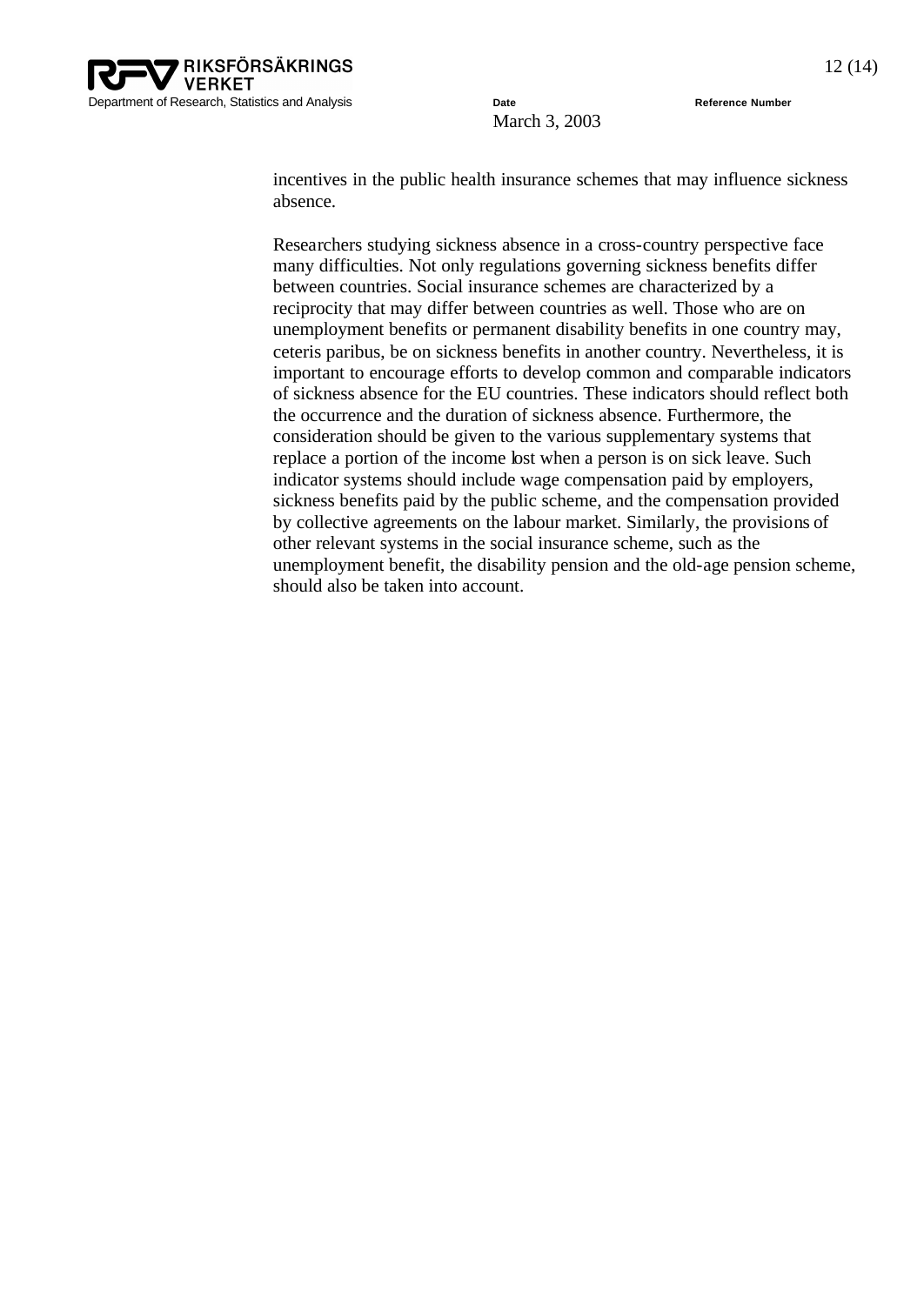

#### **References**

Aarts, L.J.M., de Jong P.R. (1996) "The Dutch disability program and how it grew" in L.J.M. Aarts, R. Burkhasuer and P. R. de Jong (eds.) *Curing the Dutch Disease. International Studies on Social Security*. Vol. 1. Aldershot, England: Avebury.

Bergendorff, S., Berggren, S., Cohen Birman, M., Nyberg, K., Palmer E., Skogman Thoursie, P., Söderberg, J. (2002) *Svensk sjukfrånvaro i ett europeiskt perspekti*v. Riksförsäkringsverket: RFV analyserar 2002:11

EUROSTAT (1998) *Labour Force Survey. Methods and definitions. 1998 edition.* EUROSTAT Theme 3 Population and Social conditions. Luxembourg: European Commission

Gruber, J. and Wise, D. A. (eds.) (1999), *Social Security and Retirement around the World.* National Bureau of Economic Research conference Report, University of Chicago Press, Chicago and London.

Ilmarinen, J. (1999) *Ageing Workers in the European Union. Status and promotion of work ability, employability and employment.* Helsinki: Finnish Institute of Occupational Health. Ministry of Social Affairs and Health. Ministry of Labour.

Nyman, K., Bergendorff, S., Palmer E. (2002) *Den svenska sjukan – sjukfrånvaron i åtta länder*. Rapport till expertgruppen för studier i offentlig ekonomi. Ds 2002:49

Paoli P. (1997) *Second European Survey*. Dublin: European Foundation for the Improvement of Living and Working Conditions.

Paoli P. and Merllié, D. (2001) *Third European Survey on Working conditions 2000*. Dublin: European Foundation for the Improvement of Living and Working Conditions.

Social Security Administration (1999) *Social Security Programs Throughout the World.* SSA Publication N. 13-11805. August 1999. Washington, D C: US Government Printing Office

Social Security Administration (2002) *Social Security Programs Throughout the World.*  <http://www.ssa.gov/statistics/ssptw/2002/europe/guide.html>